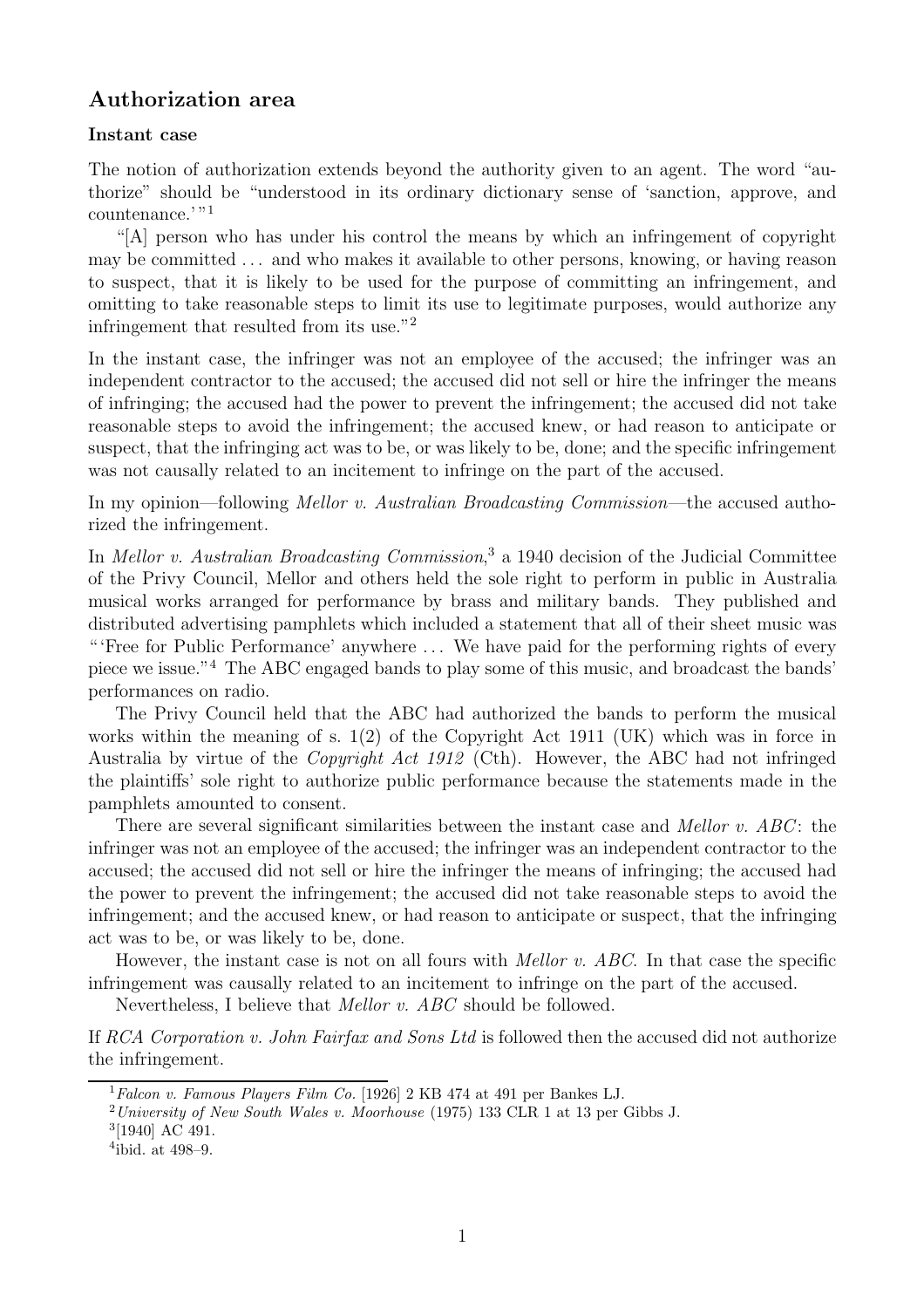In RCA Corporation v. John Fairfax and Sons Ltd,<sup>5</sup> a 1981 decision of the Supreme Court of New South Wales, the Fairfax newspaper the Sun-Herald carried an article which pointed out that, using cassette tapes and good quality taping equipment, the same album can be taped by many people. It also discussed how the advent of FM radio had made it easy for people to tape new album and single releases without buying the discs: "Why spend nearly \$10 on the new David Bowie album when you can tape it from 2JJJ?"<sup>6</sup>

Kearney J held that "authorization involves some element of causation—and hence the necessity for some relationship creating a link or connection however tenuous between the authorizer and the infringer."<sup>7</sup> There was no such link, so Fairfax had not authorized any infringement within the meaning of s. 13(2) of the *Copyright Act 1968* (Cth).

There are several similarities between the instant case and RCA v. Fairfax: the infringer was not an employee of the accused; the accused did not sell or hire the infringer the means of infringing; the accused did not take reasonable steps to avoid the infringement; the accused knew, or had reason to anticipate or suspect, that the infringing act was to be, or was likely to be, done; and the specific infringement was not causally related to an incitement to infringe on the part of the accused.

However, there are two very significant differences between the instant case and RCA  $v$ . Fairfax. In that case the infringer was not an independent contractor to the accused; and the accused did not have the power to prevent the infringement.

Despite the fact that RCA v. Fairfax is a decision of the Supreme Court of New South Wales (and better authority than a case decided by the Judicial Committee of the Privy Council—like Mellor v. ABC), there is nothing in RCA v. Fairfax to warrant any change in my conclusion.

If Australasian Performing Right Association Ltd v. Miles is followed then the accused is liable (directly or vicariously) for the infringement.

In Australasian Performing Right Association Ltd v. Miles,<sup>8</sup> a 1961 decision of the Supreme Court of New South Wales, the Dee Why RSL Club engaged a band to play at a dance held at the club. During the dance the band played I've Got a Lovely Bunch of Coconuts, the copyright in which was owned by the Australasian Performing Right Association.

Jacobs J held that the members of the band were servants of the club, because "the club through its officers was exercising a control over the work performed in such a way as to show that there was an authority to command the orchestra in its performance."<sup>9</sup> So the members of the club, through the band, performed the musical work and infringed the copyright under s.  $2(1)$  of the Copyright Act 1911 (UK) which was in force in Australia by virtue of the Copyright Act 1912 (Cth).

There are several similarities between the instant case and *APRA v. Miles*: the accused did not sell or hire the infringer the means of infringing; the accused had the power to prevent the infringement; the accused did not take reasonable steps to avoid the infringement; and the accused knew, or had reason to anticipate or suspect, that the infringing act was to be, or was likely to be, done.

However, there are several significant differences between the instant case and APRA v. Miles. In that case the infringer was an employee of the accused; the infringer was not an independent contractor to the accused; and the specific infringement was causally related to an incitement to infringe on the part of the accused.

<sup>5</sup>[1981] 1 NSWLR 251.

 $6$ ibid. at 252.

<sup>7</sup>ibid. at 259.

<sup>8</sup>[1962] NSWR 405.

<sup>&</sup>lt;sup>9</sup>ibid. at 407.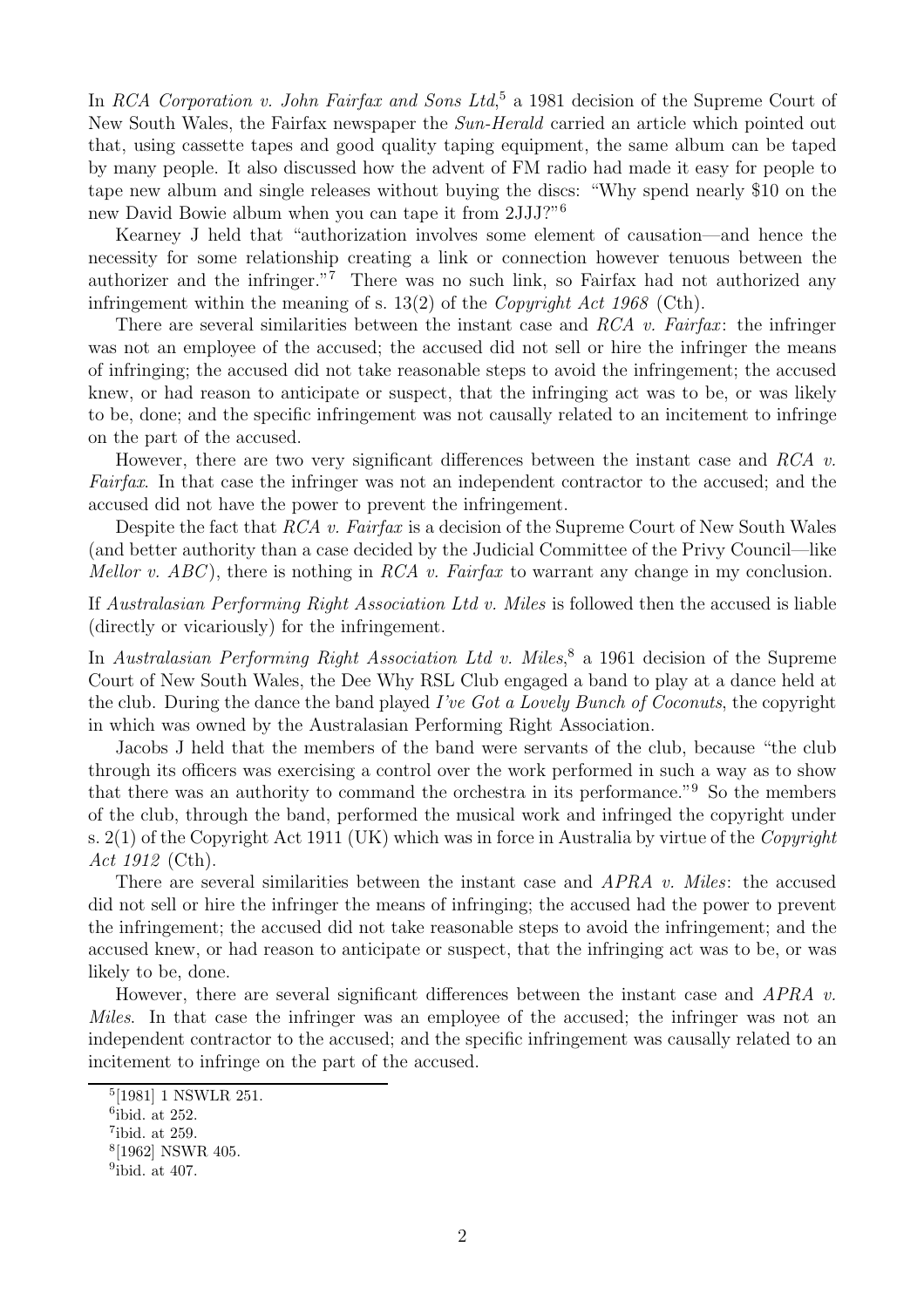Despite the fact that APRA v. Miles is a decision of the Supreme Court of New South Wales (and better authority than a case decided by the Judicial Committee of the Privy Council—like Mellor v.  $ABC$ ), there is nothing in  $APRA$  v. Miles to warrant any change in my conclusion.

### **Hypothetical 1**

Consider the instant case changed so that the following is true: the specific infringement was causally related to an incitement to infringe on the part of the accused.

If that were so then I would be more strongly of the opinion that—following Mellor v. Australian Broadcasting Commission—the accused authorized the infringement.

Details of *Mellor v. ABC* are summarized above. The hypothetical case is on all fours with Mellor v. ABC.

If RCA Corporation v. John Fairfax and Sons Ltd is followed then the accused did not authorize the infringement.

Details of RCA v. Fairfax are summarized above. There are several similarities between the hypothetical case and RCA v. Fairfax: the infringer was not an employee of the accused; the accused did not sell or hire the infringer the means of infringing; the accused did not take reasonable steps to avoid the infringement; and the accused knew, or had reason to anticipate or suspect, that the infringing act was to be, or was likely to be, done.

However, there are several significant differences between the hypothetical case and RCA v. Fairfax. In that case the infringer was not an independent contractor to the accused; the accused did not have the power to prevent the infringement; and the specific infringement was not causally related to an incitement to infringe on the part of the accused.

Despite the fact that RCA v. Fairfax is a decision of the Supreme Court of New South Wales (and better authority than a case decided by the Judicial Committee of the Privy Council—like Mellor v.  $ABC$ ), there is nothing in RCA v. Fairfax to warrant any change in my conclusion.

If Australasian Performing Right Association Ltd v. Miles is followed then the accused is liable (directly or vicariously) for the infringement.

Details of *APRA v. Miles* are summarized above. There are several similarities between the hypothetical case and  $APRA$  v. Miles: the accused did not sell or hire the infringer the means of infringing; the accused had the power to prevent the infringement; the accused did not take reasonable steps to avoid the infringement; the accused knew, or had reason to anticipate or suspect, that the infringing act was to be, or was likely to be, done; and the specific infringement was causally related to an incitement to infringe on the part of the accused.

However, there are two very significant differences between the hypothetical case and APRA v. Miles. In that case the infringer was an employee of the accused; and the infringer was not an independent contractor to the accused.

Despite the fact that *APRA v. Miles* is a decision of the Supreme Court of New South Wales (and better authority than a case decided by the Judicial Committee of the Privy Council—like Mellor v.  $ABC$ ), there is nothing in  $APRA$  v. Miles to warrant any change in my conclusion.

## **Hypothetical 2**

Consider the instant case changed so that the following is true: the accused did not know, and had no reason to anticipate or suspect, that the infringing act was to be, or was likely to be, done.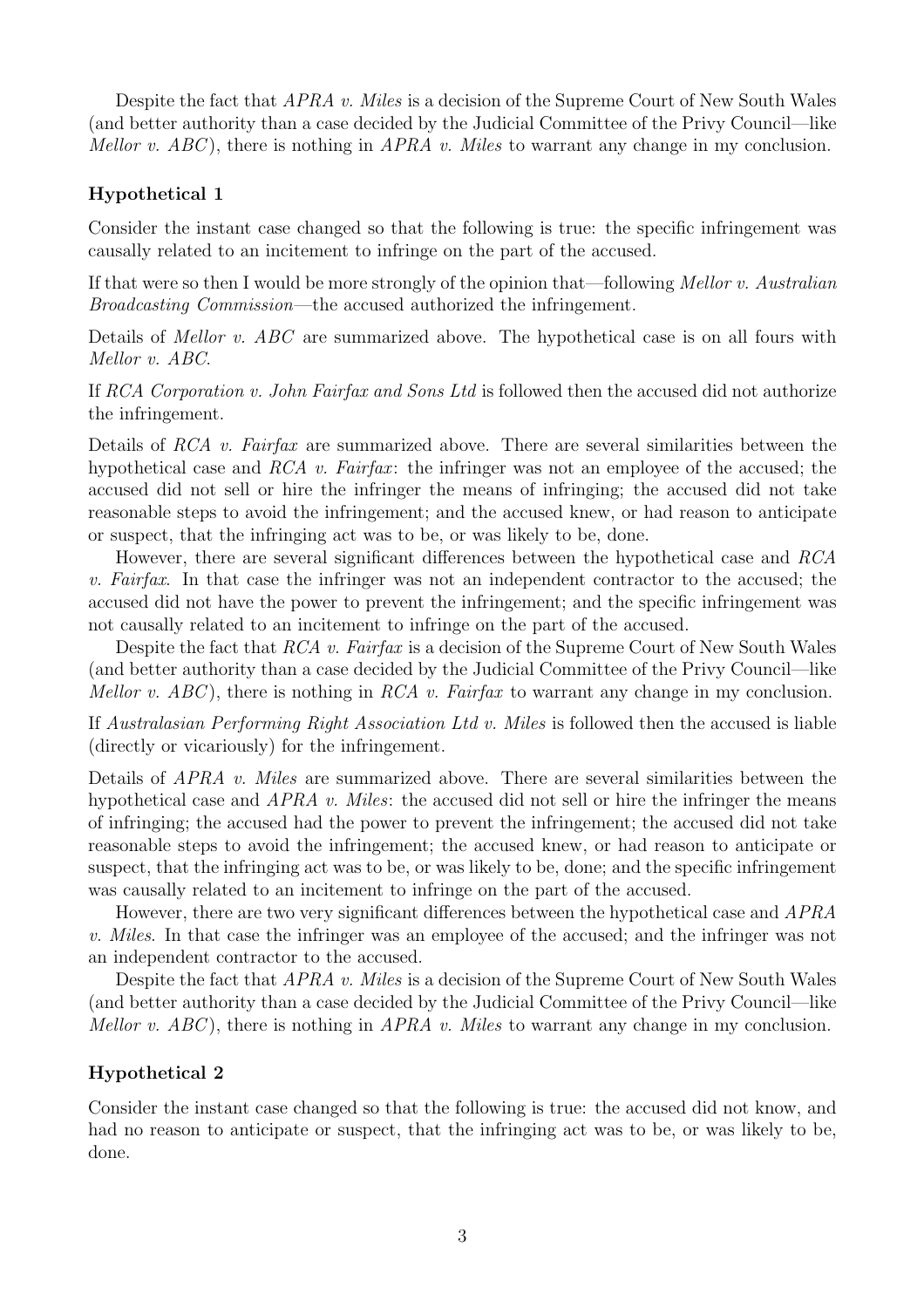If that were so then my opinion would be that—following *Performing Right Society Ltd v. Ciryl* Theatrical Syndicate Ltd—the accused did not authorize the infringement.

In Performing Right Society Ltd v. Ciryl Theatrical Syndicate Ltd,<sup>10</sup> a 1923 decision of the English Court of Appeal, the syndicate was the lessee of a theatre. The managing-director of the syndicate produced a play at that theatre, and engaged a band to perform at the theatre under the direction of a bandmaster. In the absence of the managing-director, and without his knowledge, the band performed works the copyright in which was owned by the Performing Right Society.

Bankes, Scrutton and Atkin LJJ held that the managing-director had not authorized the infringing performances, within the meaning of s.  $1(2)$  of the Copyright Act 1911 (UK), because the infringement occurred without his knowledge and he had no reason to anticipate or suspect that the band was likely to give performances which would breach copyright.

The hypothetical case is on all fours with *PRS v. Ciryl.* 

If Mellor v. Australian Broadcasting Commission is followed then the accused authorized the infringement.

Details of *Mellor v. ABC* are summarized above. There are several similarities between the hypothetical case and *Mellor v. ABC*: the infringer was not an employee of the accused; the infringer was an independent contractor to the accused; the accused did not sell or hire the infringer the means of infringing; the accused had the power to prevent the infringement; and the accused did not take reasonable steps to avoid the infringement.

However, there are two very significant differences between the hypothetical case and Mellor v. ABC. In that case the accused knew, or had reason to anticipate or suspect, that the infringing act was to be, or was likely to be, done; and the specific infringement was causally related to an incitement to infringe on the part of the accused.

Despite the fact that *Mellor v. ABC* is a decision of the Judicial Committee of the Privy Council (and better authority than a case decided by the English Court of Appeal—like PRS v. Ciryl), there is nothing in Mellor v. ABC to warrant any change in my conclusion.

If Australasian Performing Right Association Ltd v. Miles is followed then the accused is liable (directly or vicariously) for the infringement.

Details of *APRA v. Miles* are summarized above. There are several similarities between the hypothetical case and  $APRA$  v. Miles: the accused did not sell or hire the infringer the means of infringing; the accused had the power to prevent the infringement; and the accused did not take reasonable steps to avoid the infringement.

However, there are several significant differences between the hypothetical case and APRA v. Miles. In that case the infringer was an employee of the accused; the infringer was not an independent contractor to the accused; the accused knew, or had reason to anticipate or suspect, that the infringing act was to be, or was likely to be, done; and the specific infringement was causally related to an incitement to infringe on the part of the accused.

Despite the fact that *APRA v. Miles* is a decision of the Supreme Court of New South Wales (and better authority than a case decided by the English Court of Appeal—like *PRS v.* Ciryl), there is nothing in APRA v. Miles to warrant any change in my conclusion.

#### **Hypothetical 3**

Consider the instant case changed so that the following is true: the infringer was an employee of the accused; and the infringer was not an independent contractor to the accused.

<sup>10</sup>[1924] 1 KB 1.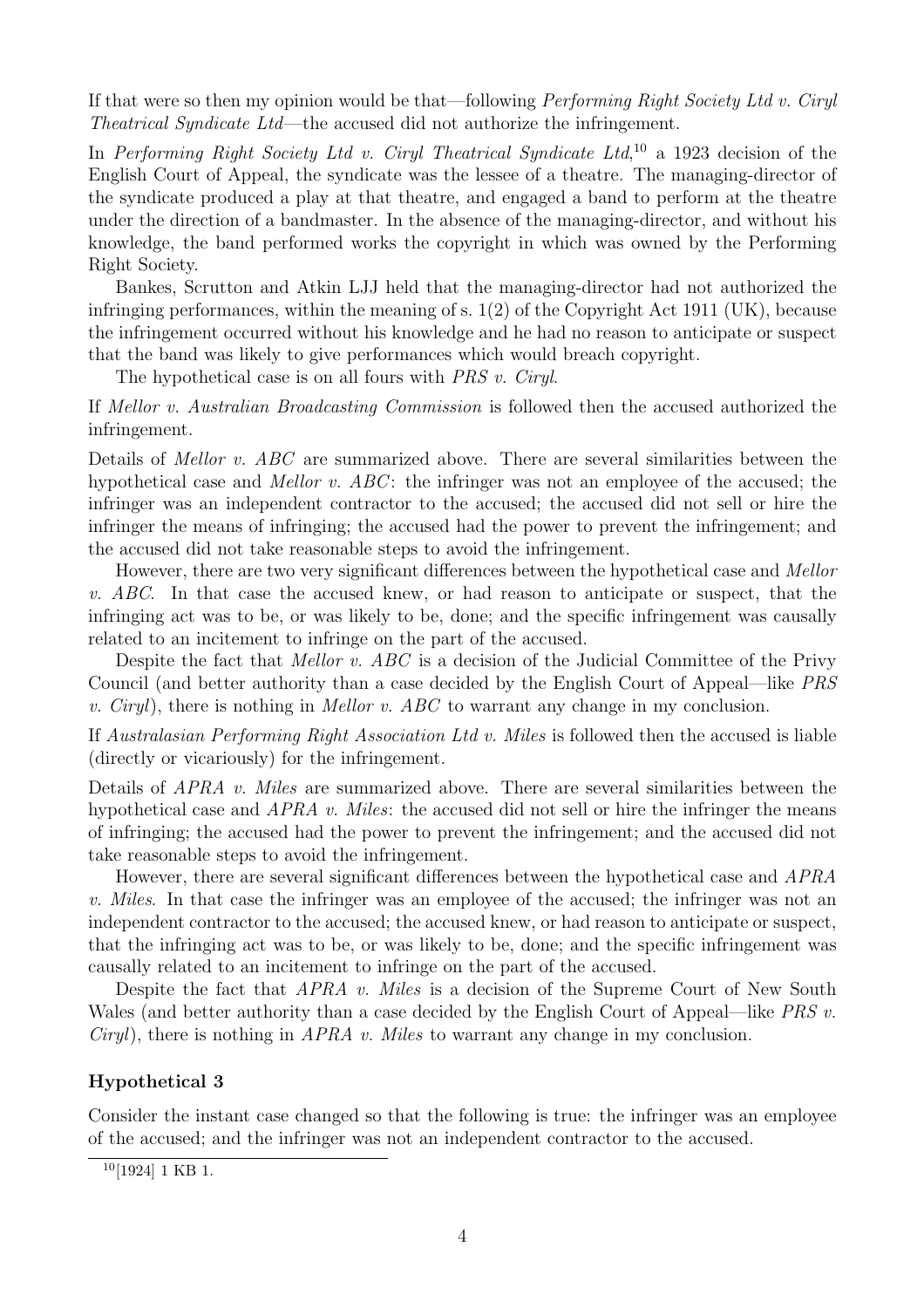If that were so then my opinion would be that—following Australasian Performing Right Association Ltd v. Miles—the accused is liable (directly or vicariously) for the infringement.

Details of *APRA v. Miles* are summarized above. There are several significant similarities between the hypothetical case and APRA v. Miles: the infringer was an employee of the accused; the infringer was not an independent contractor to the accused; the accused did not sell or hire the infringer the means of infringing; the accused had the power to prevent the infringement; the accused did not take reasonable steps to avoid the infringement; and the accused knew, or had reason to anticipate or suspect, that the infringing act was to be, or was likely to be, done.

However, the hypothetical case is not on all fours with *APRA v. Miles*. In that case the specific infringement was causally related to an incitement to infringe on the part of the accused.

Nevertheless, I believe that APRA v. Miles should be followed.

If University of New South Wales v. Moorhouse is followed then the accused authorized the infringement.

In University of New South Wales v. Moorhouse,<sup>11</sup> a 1975 decision of three judges of the High Court of Australia, a graduate of the University used a photocopy machine in the University library to make two copies of a story from a library copy of a book of short stories.

McTiernan ACJ, Gibbs and Jacobs JJ held that the University had authorized the infringement within the meaning of s. 36(1) of the Copyright Act 1968 (Cth); it had the power to prevent infringements, but had not taken reasonable steps to prevent them.<sup>12</sup> Gibbs J's statement about what constitutes authorization of an infringement is quoted above.

There are several similarities between the hypothetical case and UNSW v. Moorhouse: the infringer was not an independent contractor to the accused; the accused had the power to prevent the infringement; the accused did not take reasonable steps to avoid the infringement; the accused knew, or had reason to anticipate or suspect, that the infringing act was to be, or was likely to be, done; and the specific infringement was not causally related to an incitement to infringe on the part of the accused.

However, there are two very significant differences between the hypothetical case and UNSW v. Moorhouse. In that case the infringer was not an employee of the accused; and the accused sold or hired the infringer the means of infringing.

Despite the fact that UNSW v. Moorhouse is a decision of three judges of the High Court of Australia (and better authority than a case decided by the Supreme Court of New South Wales—like  $APRA$  v. Miles), there is nothing in UNSW v. Moorhouse to warrant any change in my conclusion.

If RCA Corporation v. John Fairfax and Sons Ltd is followed then the accused did not authorize the infringement.

Details of RCA v. Fairfax are summarized above. There are several similarities between the hypothetical case and  $RCA$  v. Fairfax: the infringer was not an independent contractor to the accused; the accused did not sell or hire the infringer the means of infringing; the accused did not take reasonable steps to avoid the infringement; the accused knew, or had reason to anticipate or suspect, that the infringing act was to be, or was likely to be, done; and the specific infringement was not causally related to an incitement to infringe on the part of the accused.

 $11(1975)$  133 CLR 1.

<sup>&</sup>lt;sup>12</sup>The *Copyright Act* was amended in 1980 to ameliorate the effect of UNSW v. Moorhouse as far as photocopying in educational institutions is concerned.